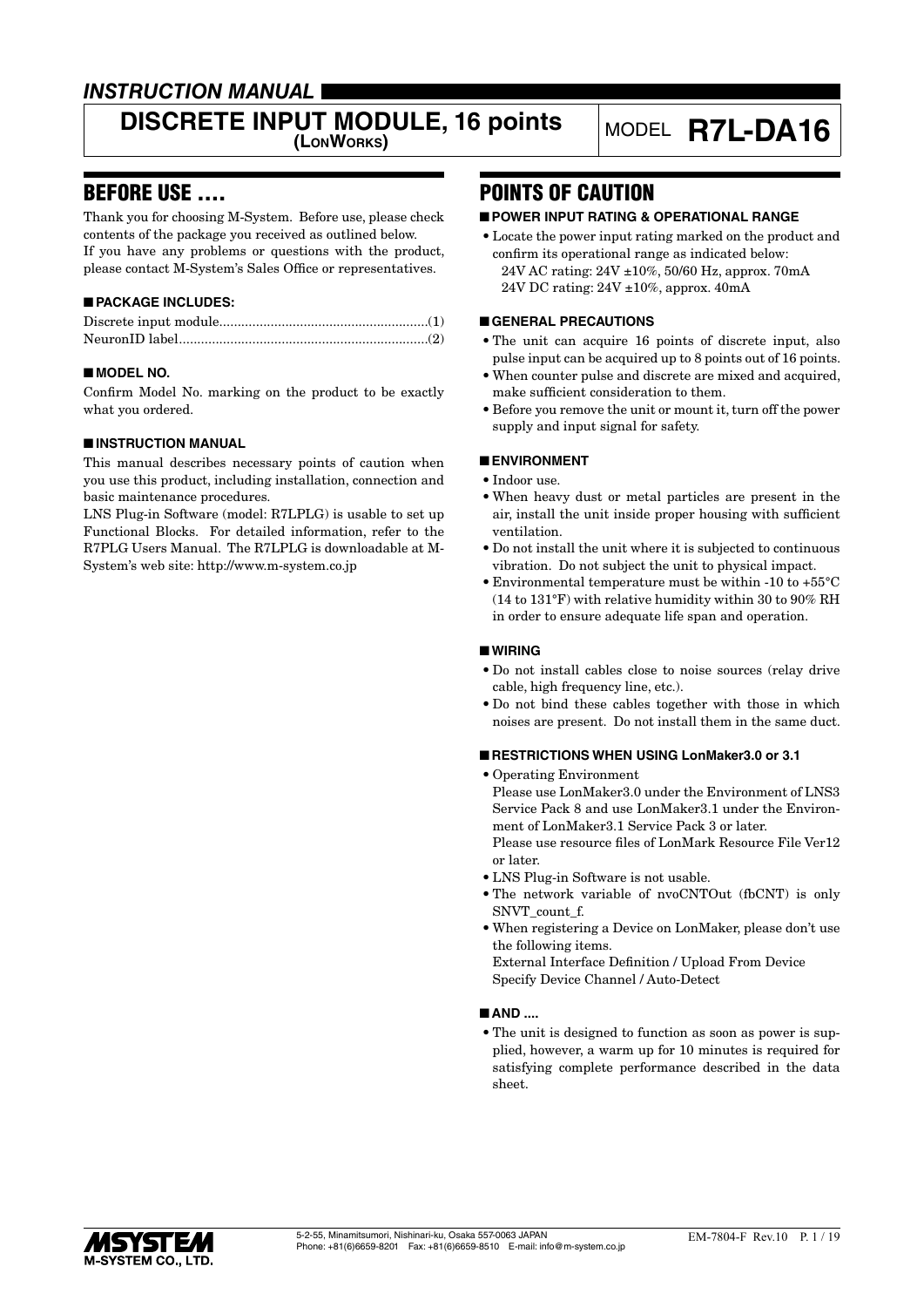### COMPONENT IDENTIFICATION



#### ■ **STATUS INDICATOR LED**

| ID            | <b>COLOR</b> | <b>STATE</b>                              | <b>MEANING</b>                                                                         |
|---------------|--------------|-------------------------------------------|----------------------------------------------------------------------------------------|
| <b>PWR</b>    | Green        | OΝ                                        | Internal 5V is normal                                                                  |
|               |              | OFF                                       | Internal 5V is abnormal.                                                               |
|               |              | <b>ON</b>                                 | Online                                                                                 |
| <b>ONLINE</b> | Green        | Blink<br>approx.<br>$0.5$ Hz              | Offline<br>Sending/receiving of Net-<br>work<br>Variables has stopped.                 |
|               |              | <b>Blink</b><br>approx.<br>$2 \text{ Hz}$ | Receiving Wink Message                                                                 |
|               |              | OFF                                       | Abnormal state                                                                         |
|               |              | OΝ                                        | Writing in the non-volatile<br>memory                                                  |
| ERR.          | Red          | Blink                                     | Abnormal state                                                                         |
|               |              | OFF                                       | Normal state                                                                           |
| TX/RX         | Green        | OΝ                                        | Sending/receiving Network<br>Variables                                                 |
|               |              | OFF                                       | Communication is lost.                                                                 |
|               |              | OΝ                                        | No network information                                                                 |
| <b>SVCE</b>   | Green        | Blink<br>approx.<br>$0.5$ Hz<br>OFF       | Offline<br>Sending/receiving of Net-<br>work<br>Variables has stopped.<br>Normal state |
|               |              |                                           |                                                                                        |

#### ■ **DISCRETE INPUT STATUS INDICATOR LED**

Used to show discrete input signal status.

ON : LED ON

OFF : LED OFF

Note: For firmware version 0.14 or smaller, when the discrete inputs are commissioned by LonMaker, the LEDs indicate the status of them.

#### ■ **SERVICE SWITCH**

Used to identify the node in LONWORKS network configuration.

#### ■ **RESET SWITCH**

Used to reset the Neuron Chip. Press the switch behind the front cover to reset.

Control functions are halted while completing resetting and restarting. Confirm no danger before conducting resetting.



#### ■ **POWER SUPPLY, LONWORKS TERMINAL ASSIGNMENT**

|                      | 5    |  | 6                |   |    |  |
|----------------------|------|--|------------------|---|----|--|
| NET1   NET2 $ U(+) $ |      |  |                  |   |    |  |
|                      |      |  |                  | З |    |  |
|                      | NET1 |  | NET <sub>2</sub> |   | FG |  |

| NO. | ID               | FUNCTION, NOTES          |
|-----|------------------|--------------------------|
|     | NET <sub>1</sub> | LONWORKS communication 1 |
| 2   | NET <sub>2</sub> | LONWORKS communication 2 |
| 3   | FG               | FG                       |
| 4   | NET <sub>1</sub> | LONWORKS communication 1 |
| 5   | NET <sub>2</sub> | LONWORKS communication 2 |
| 6   | $U(+)$           | Power input              |
|     | $V(-)$           | Power input              |

Note: LONWORKS wiring must be paired between NET1 terminals and/or NET2 terminals.

#### ■ **INPUT TERMINAL ASSIGNMENT**

|  | 10<br><b>NC</b> |    | $\vee$ |                               | 12<br>X3 |    | 13<br>X <sub>5</sub> |    | 14<br>X7 |    | 15<br>X9 | 16<br>XB |    | XD | 18 |  |
|--|-----------------|----|--------|-------------------------------|----------|----|----------------------|----|----------|----|----------|----------|----|----|----|--|
|  |                 | ΧU |        | υ<br>V <sub>0</sub><br>$\sim$ |          | X4 |                      | X6 |          | X8 |          | XA       | ХC | 9  |    |  |

| NO.          | ID  | <b>FUNCTION</b> | NO. | ID        | <b>FUNCTION</b> |
|--------------|-----|-----------------|-----|-----------|-----------------|
| 1            | COM | Common          | 10  | NC        | No Connection   |
| $\mathbf{2}$ | X0  | Input 0         | 11  | X1        | Input 1         |
| 3            | X2  | Input 2         | 12  | X3        | Input 3         |
| 4            | X4  | Input 4         | 13  | X5        | Input 5         |
| 5            | X6  | Input 6         | 14  | X7        | Input 7         |
| 6            | X8  | Input 8         | 15  | X9        | Input 9         |
| 7            | XA  | Input 10        | 16  | XB        | Input 11        |
| 8            | XC  | Input 12        | 17  | <b>XD</b> | Input 13        |
| 9            | XE  | Input 14        | 18  | XF        | Input 15        |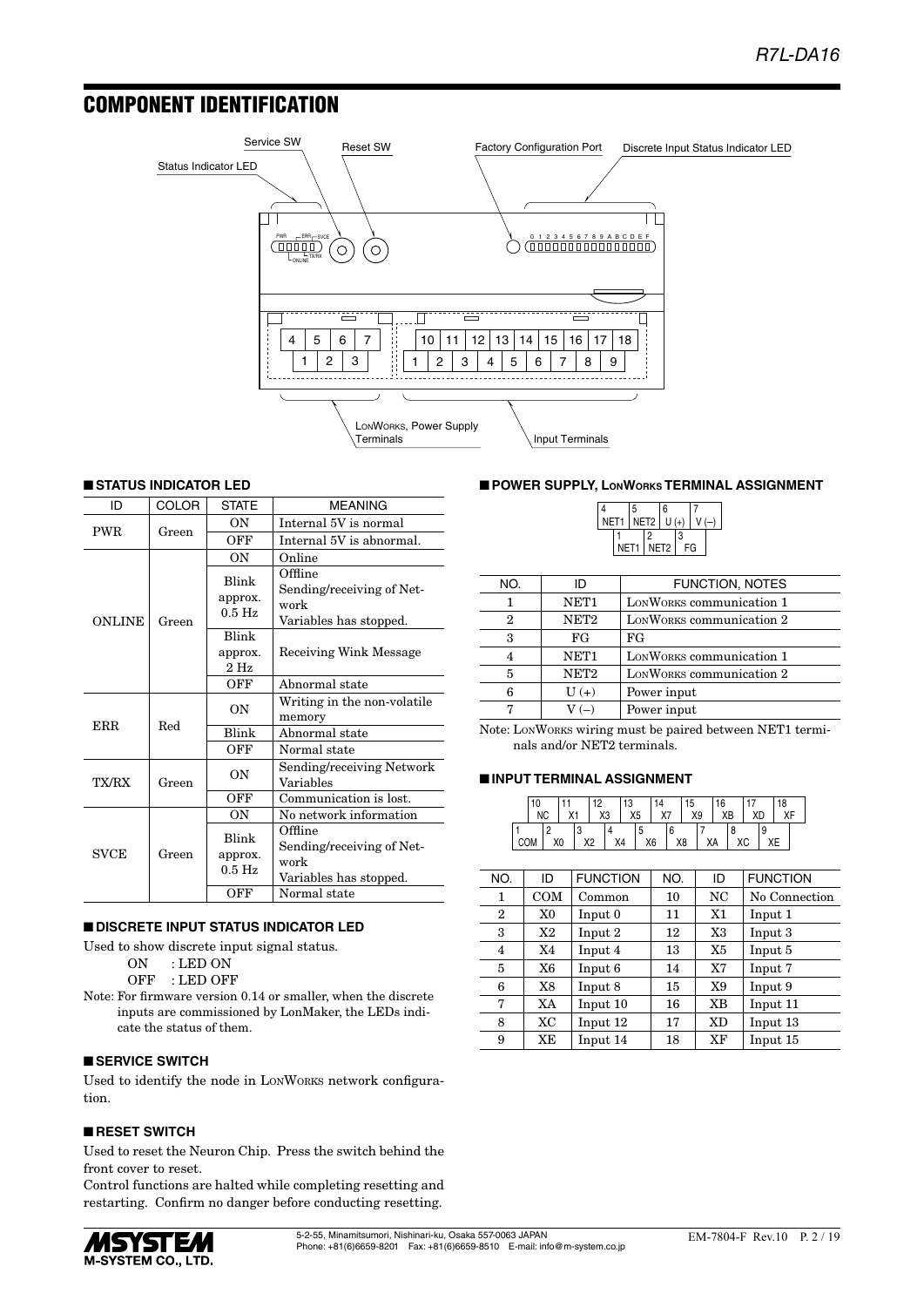### TERMINAL CONNECTIONS

Connect the unit as in the diagram below.

#### ■ **EXTERNAL DIMENSIONS unit: mm (inch)**



#### ■ **CONNECTION DIAGRAM**



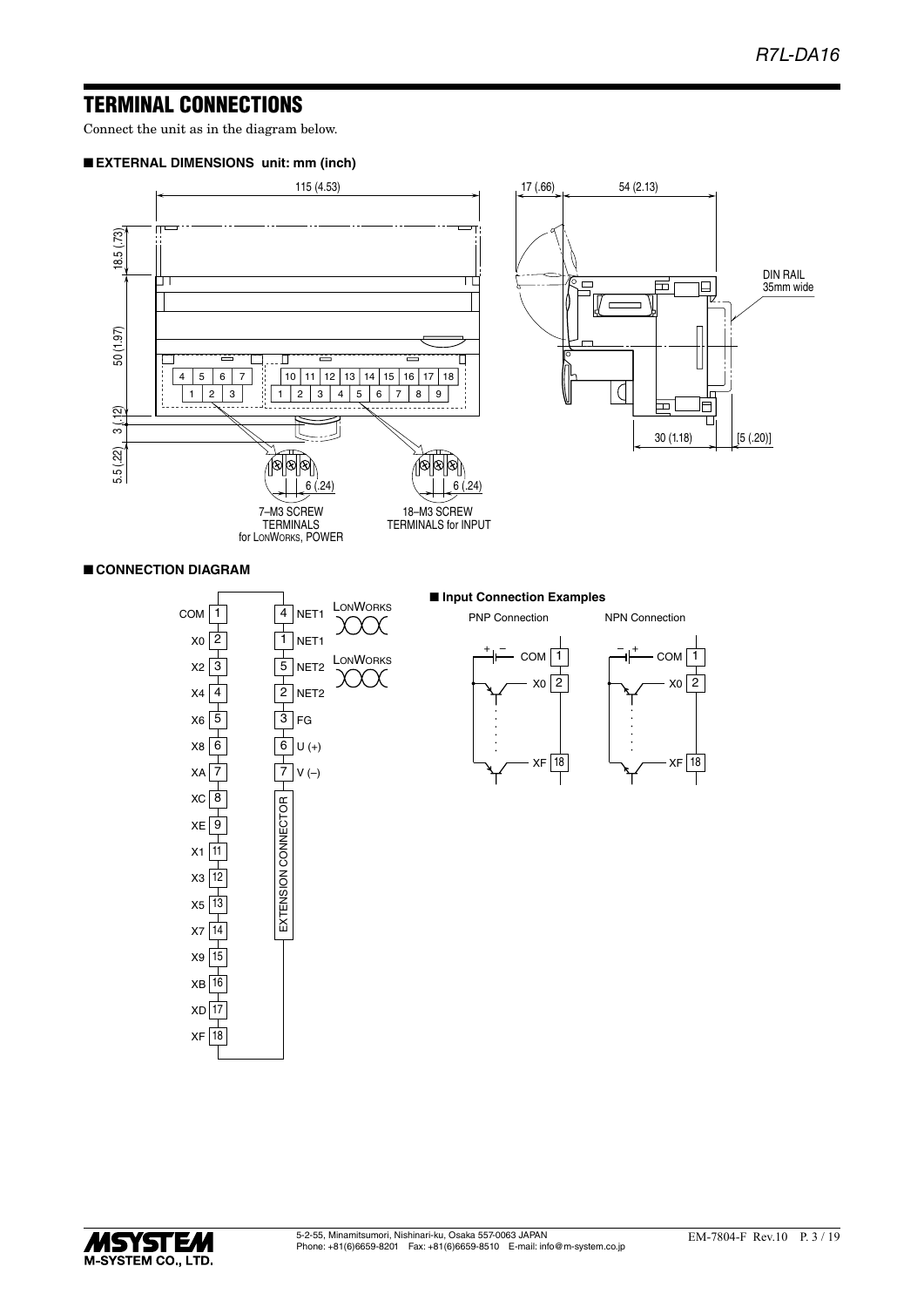## COMMUNICATION CABLE CONNECTIONS

#### ■ **HOST PC CONNECTION**



### WIRING INSTRUCTIONS

■ **SCREW TERMINAL** 

Torque: 0.5 N·m

#### ■ **SOLDERLESS TERMINAL**

Refer to the drawing below for recommended ring tongue terminal size. Spade tongue type is also applicable. Applicable wire size: 0.25 to 1.65 mm<sup>2</sup> (AWG 22 to 16) Recommended manufacturer: Japan Solderless Terminal MFG. Co., Ltd, Nichifu Co., Ltd



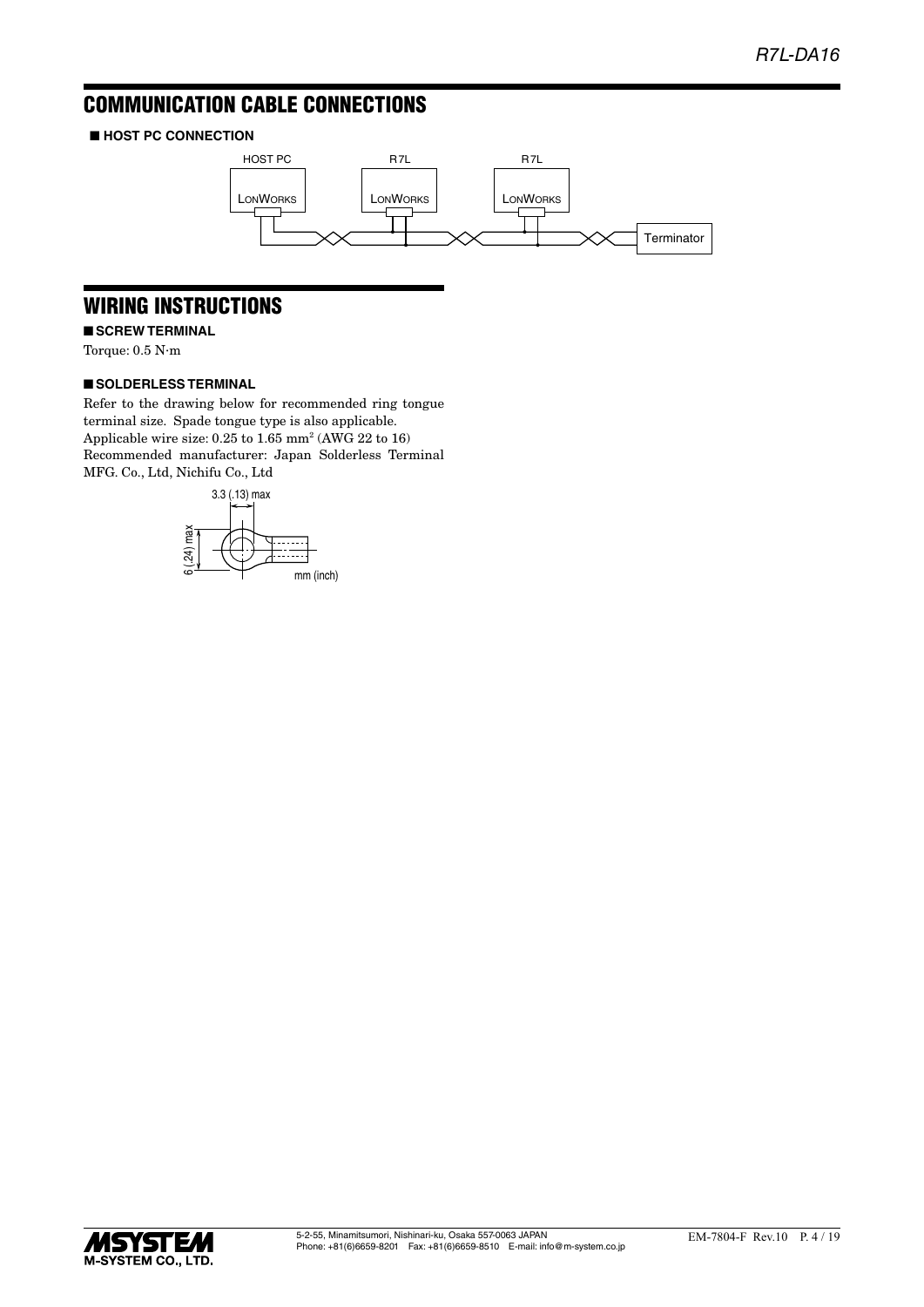### DEVICE INTERFACE FILE

Device Interface File (XIF) is used to define a LONWORKS device when programmed on LonMaker. For this module, the following file is used:

R7L-DA16v113.XIF

The XIF files are downloadable at M-System's web site: http://www.m-system.co.jp

### FUNCTIONAL BLOCKS

■ **NodeObject**



#### **• Network Variables**

| NETWORK<br>VARIABLE              | <b>TYPF</b><br>Range }<br>Default }                          | <b>EXPLANATIONS</b>                                                                                                                                                                                                                                                                                                                          |
|----------------------------------|--------------------------------------------------------------|----------------------------------------------------------------------------------------------------------------------------------------------------------------------------------------------------------------------------------------------------------------------------------------------------------------------------------------------|
| nviRequest                       | {SNVT_obj_request}<br>For use with LonMaker and other tools. |                                                                                                                                                                                                                                                                                                                                              |
| nvoStatus                        | {SNVT obj status}                                            | For use with LonMaker and other tools.                                                                                                                                                                                                                                                                                                       |
| nvoFileDirectory                 | {SNVT address}                                               | For use with LonMaker and other tools.<br>Required to get access to Configuration Properties.                                                                                                                                                                                                                                                |
| nvoABNLCond<br><b>SNVT</b> state |                                                              | Shows the device status (All 0s in normal conditions).<br>Bit 0 through Bit 9 : Invalid<br>Bit 10 : E <sup>2</sup> PROM Configuration Property check sum error<br>Bit 11 : E <sup>2</sup> PROM Count data check sum error<br>(Bit 10 and Bit 11 can be reset to 0 by RQ CLEAR STATUS against NodeObject.)<br>Bit 12 through Bit 15 : Invalid |

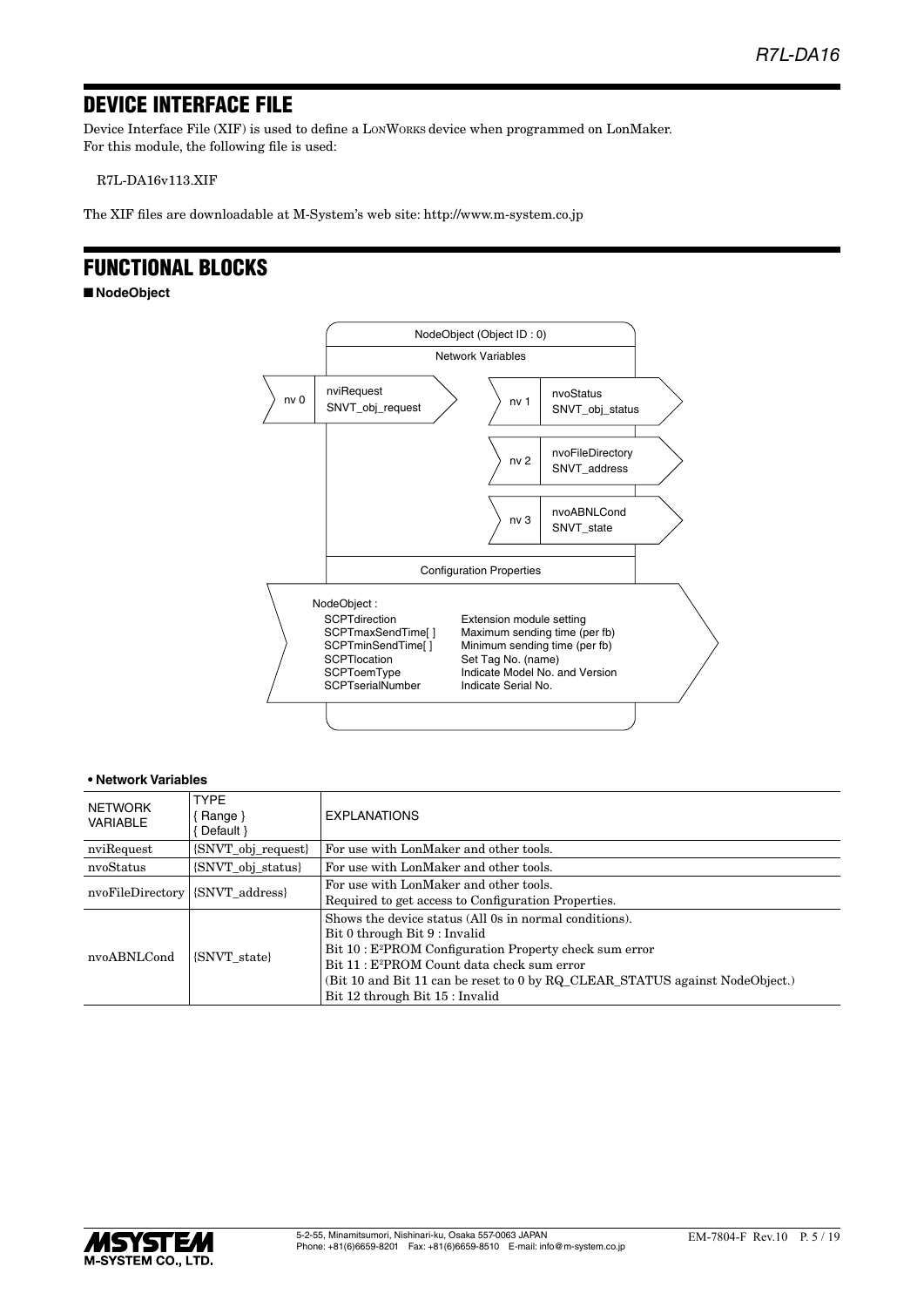### *R7L-DA16*

| <b>CONFIGURATION</b><br><b>PROPERTY</b> | <b>NETWORK</b><br><b>VARIABLE</b> | <b>TYPE</b><br>$\{$ Range $\}$<br>{ Default }           | <b>EXPLANATIONS</b>                                                                                                                                                                                                                                                                                                                                                                                                                                                                                                                    |
|-----------------------------------------|-----------------------------------|---------------------------------------------------------|----------------------------------------------------------------------------------------------------------------------------------------------------------------------------------------------------------------------------------------------------------------------------------------------------------------------------------------------------------------------------------------------------------------------------------------------------------------------------------------------------------------------------------------|
| <b>SCPTdirection</b>                    |                                   | {SNVT state}<br>${0 or 1}$<br>0,0,0,0,0,0,0,0           | Bit 0, Bit 1: Setting the extension module (Power supply must)<br>be reset when this configuration property is changed.)<br>0,0 : Without extension module<br>$1,0$ : Discrete input (fb and other settings assigned to the 9th<br>and following points are invalid with 8-point input module.)<br>$0,1$ : Discrete output (fb and other settings assigned to the 9th<br>and following points are invalid with 8-point output module.)<br>Set this property before an extension module is connected.<br>Bit 2 through Bit 15 : Invalid |
| SCPTmaxSendTime<br>[Number of fb]       |                                   | {SNVT_time_sec}<br>${0.0, 10.03600.0}$<br>${0.0}$       | Maximum time interval to send network variables (per fb).<br>(Power supply must be reset when this configuration property<br>is changed.)<br>Network variables are sent out in the specified intervals even<br>when there is no change in the value.<br>No sending when a value less than 10.0 is set.<br>Invalid property when the assigned fb has no network vari-<br>ables to be sent to the network.                                                                                                                               |
| SCPTminSendTime<br>[Number of fb]       | ----                              | {SNVT_time_sec}<br>${0.0, 0.23600.0}$<br>${1.0}$        | Minimum time interval to send network variables (per fb).<br>(Power supply must be reset when this configuration property<br>is changed.)<br>Network variables are sent out in the specified intervals even<br>when there are changes in the value faster than the interval.<br>No sending when a value less than 0.2 is set.<br>Invalid property when the assigned fb has no network vari-<br>ables to be sent to the network.                                                                                                        |
| <b>SCPTlocation</b>                     | ----                              | {SNVT_str_asc}<br>{30-character string}<br>$\{^{(c)}\}$ | Used to write Tag No. (name)                                                                                                                                                                                                                                                                                                                                                                                                                                                                                                           |
| SCPToemType                             | ----                              | {SNVT_str_asc}<br>{e.g. "R7L-DA16_VER:0.10"}            | Used to indicate Model No. and Version                                                                                                                                                                                                                                                                                                                                                                                                                                                                                                 |
| SCPTserialNumber                        | ----                              | {SNVT_str_asc}<br>${e.g. "ZZ123456"}$                   | Used to indicate Serial No.                                                                                                                                                                                                                                                                                                                                                                                                                                                                                                            |

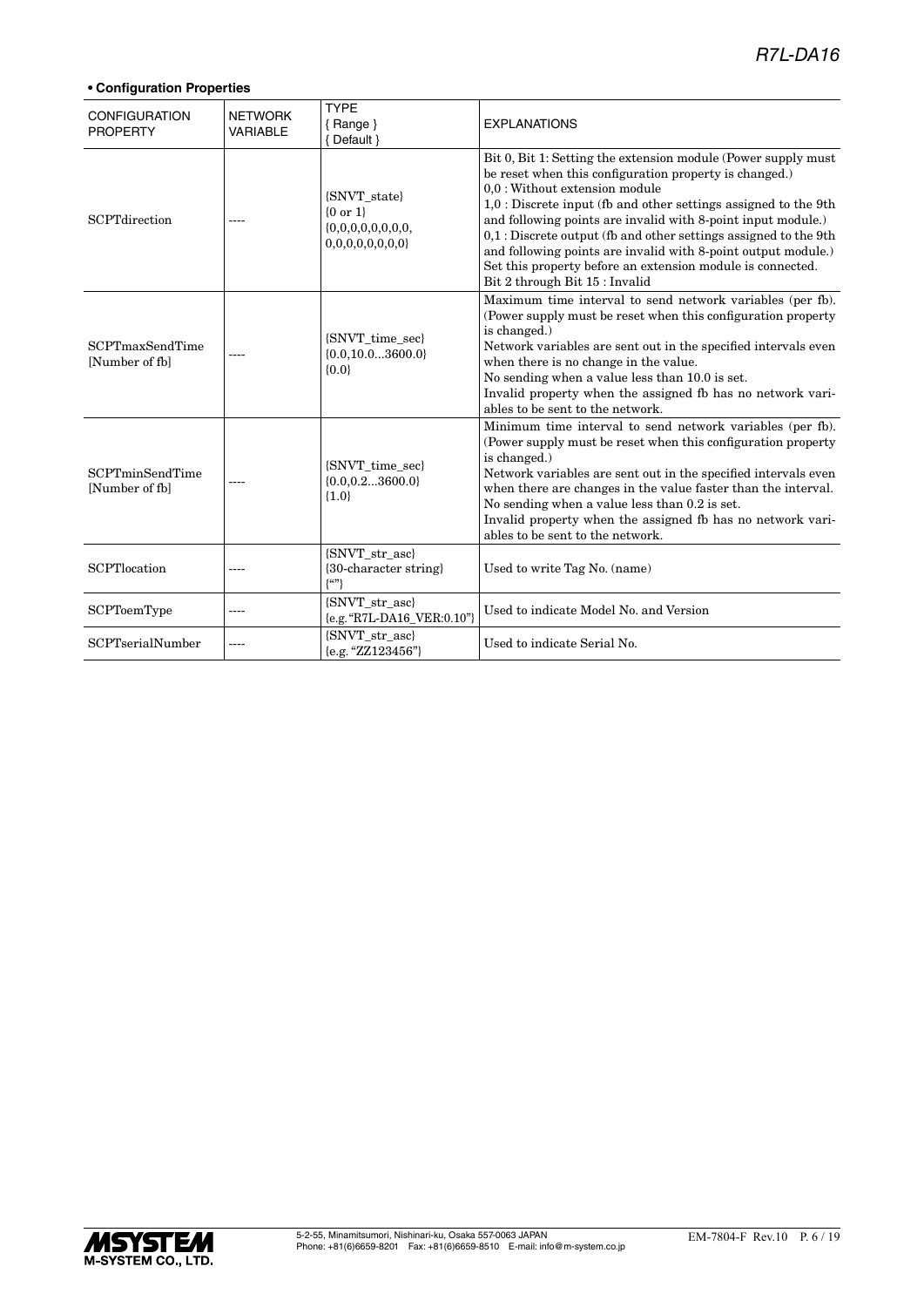#### ■ **FUNCTIONAL BLOCK: fbCNT [0...7]**



#### **• Network Variables**

| NETWORK<br><b>VARIABLE</b> | <b>TYPE</b><br>{Range}<br>Default }                                                     | <b>EXPLANATIONS</b>                                                                                              |
|----------------------------|-----------------------------------------------------------------------------------------|------------------------------------------------------------------------------------------------------------------|
| nviCNTIn                   | {SNVT_switch}<br>$\{0.0\ 0\}$ , $\{100.0\ 1\}$ , $\{Invalid\}$<br>$\{0.0\}$             | Counted object                                                                                                   |
| nviCNTCtrl                 | {SNVT switch}<br>$\{0.0\ 0\}$ , $\{100.0\ 1\}$ , $\{Invalid\}$<br>${0.00}$              | Controls operation of fbCNT<br>$0.00$ : Stop counting<br>$100.01$ : Start counting<br>Invalid: Reset count value |
| nvoCNTOut                  | {SNVT count 32}<br>${099999999}$<br>$\{0\}$<br>{SNVT count f}<br>${0999999}$<br>$\{0\}$ | Number of ON counts or accumulated time of ON status at nyiCNTIn or<br>the input terminal                        |

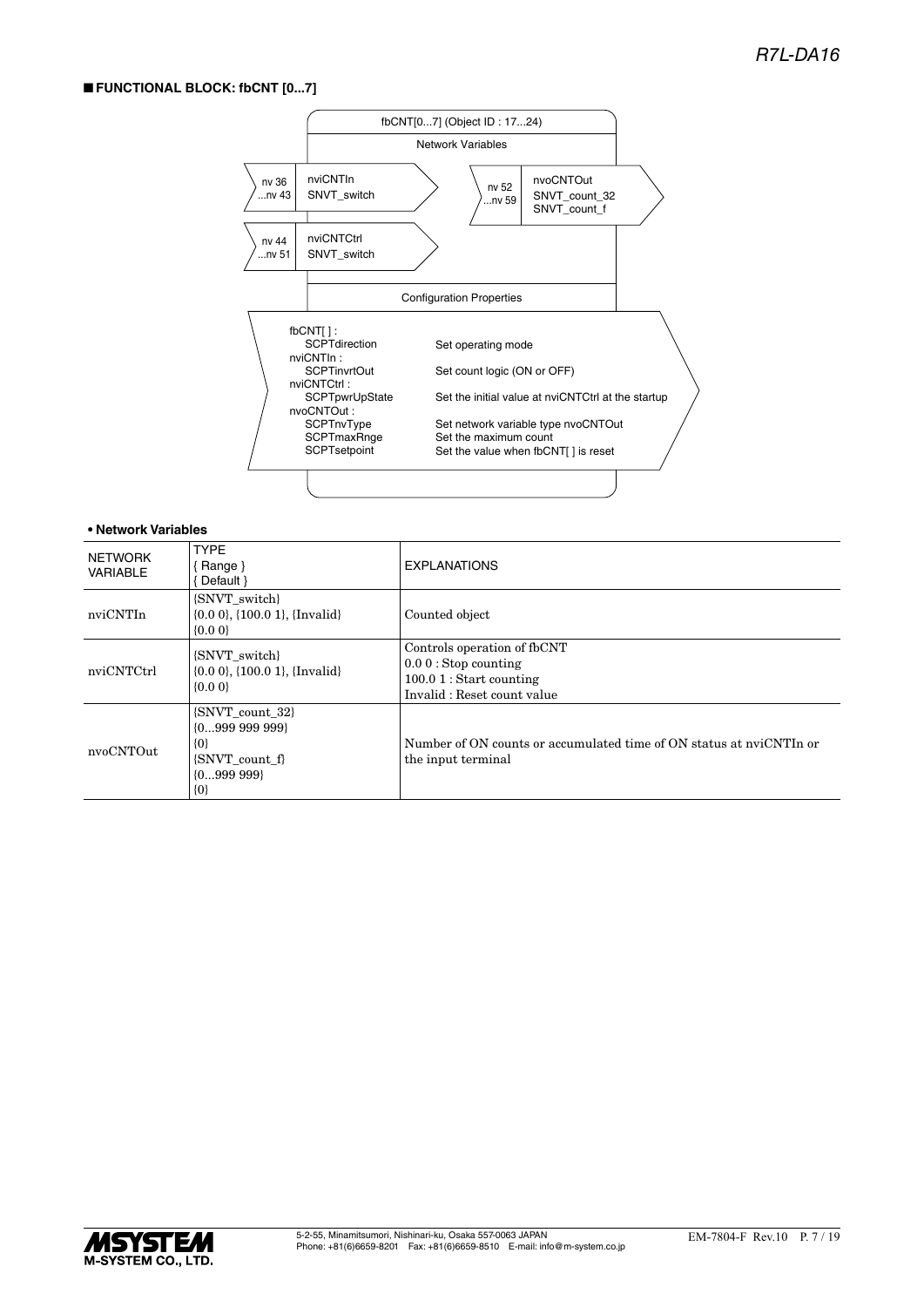### *R7L-DA16*

| <b>CONFIGURATION</b><br><b>PROPERTY</b> | <b>NETWORK</b><br><b>VARIABLE</b> | <b>TYPE</b><br>{Range}<br>{Default }                                       | <b>EXPLANATIONS</b>                                                                                                                                                                                                                                                                                                                                                                                                                                                                                                                                                                                                                                                                                                                                                                                                                                                                                                                                                                                                                                                                                                                                                                                                                                                                                                                                                                                                 |
|-----------------------------------------|-----------------------------------|----------------------------------------------------------------------------|---------------------------------------------------------------------------------------------------------------------------------------------------------------------------------------------------------------------------------------------------------------------------------------------------------------------------------------------------------------------------------------------------------------------------------------------------------------------------------------------------------------------------------------------------------------------------------------------------------------------------------------------------------------------------------------------------------------------------------------------------------------------------------------------------------------------------------------------------------------------------------------------------------------------------------------------------------------------------------------------------------------------------------------------------------------------------------------------------------------------------------------------------------------------------------------------------------------------------------------------------------------------------------------------------------------------------------------------------------------------------------------------------------------------|
| SCPTdirection                           |                                   | {SNVT_state}<br>${0 \text{ or } 1}$<br>0,0,0,0,0,0,0,0                     | Bit 0 through 5: Counted object<br>$0,0,0,0,0,0$ : nvi $\rm CNTIn$<br>$1,0,0,0,0,0:$ XO<br>$1,0,0,0,1,0$ : ExX0<br>0,1,0,0,0,0:X1<br>$0,1,0,0,1,0$ : ExX1<br>1,1,0,0,0,0:X2<br>$1,1,0,0,1,0$ : ExX2<br>$0,0,1,0,1,0$ : ExX3<br>$0,0,1,0,0,0:$ X3<br>$1,0,1,0,0,0$ : X4<br>$1,0,1,0,1,0$ : ExX4<br>0,1,1,0,0,0:X5<br>$0,1,1,0,1,0$ : ExX5<br>1,1,1,0,0,0:X6<br>$1,1,1,0,1,0$ : ExX6<br>$0,0,0,1,0,0:$ X7<br>$0,0,0,1,1,0$ : ExX7<br>1,0,0,1,0,0:X8<br>$1,0,0,1,1,0$ : ExX8<br>$0,1,0,1,1,0$ : ExX9<br>0,1,0,1,0,0:X9<br>$1,1,0,1,0,0$ : XA<br>$1,1,0,1,1,0$ : ExXA<br>$0,0,1,1,0,0:$ XB<br>$0,0,1,1,1,0:$ ExXB<br>$1,0,1,1,0,0$ : XC<br>$1,0,1,1,1,0:$ ExXC<br>$0,1,1,1,0,0:$ XD<br>$0,1,1,1,1,0:$ ExXD<br>$1,1,1,1,0,0$ : XE<br>$1,1,1,1,1,0:$ ExXE<br>$0,0,0,0,0,1$ : ExXF<br>$0,0,0,0,1,0:$ XF<br>ExX0 through ExXF: Extension discrete input<br>Bit 6: Count function<br>0 : Number of status changes from OFF to ON<br>1: Accumulated time of ON status<br>Bit 7: Memory storage at the non-volatile memory<br>$0$ : Count retained in the memory and preset at the startup<br>1: Count always reset to 0<br>Bit 8 through 15 : Invalid<br>Minimum input pulse width 500 ms for nviCNTIn, 50 ms<br>for the input terminals.<br>DO NOT connect a network variable to nviCNTIn when one<br>of the input terminals (other than nviCNTIn) is assigned as<br>the counted object.<br>ON time per 1 second increments. |
| SCPTinvrtOut                            | nviCNTIn                          | {SNVT_lev_disc}<br>{ST_OFF, ST_ON}<br>{ST_OFF}                             | Count logic at nviCNTIn.<br>$ST_OFF: Count with nv/CNTIn = ON$<br>$ST_ON:$ Count with $nv/CNTIn = OFF$                                                                                                                                                                                                                                                                                                                                                                                                                                                                                                                                                                                                                                                                                                                                                                                                                                                                                                                                                                                                                                                                                                                                                                                                                                                                                                              |
| SCPTpwrUpState                          | nviCNTCtrl                        | {SNVT_switch}<br>$\{0.00\}$ , $\{100.01\}$ , $\{Invalid\}$<br>${100.01}$   | Set value applied at nviCNTCtrl when the power supply is<br>turned on.<br>$0.00$ : Stop counting<br>$100.01$ : Start counting<br>Invalid: Reset count value                                                                                                                                                                                                                                                                                                                                                                                                                                                                                                                                                                                                                                                                                                                                                                                                                                                                                                                                                                                                                                                                                                                                                                                                                                                         |
| SCPTnvType                              | nvoCNTOut                         | {SNVT_nv_type}<br>€<br>{SNVT_count_f}                                      | Indicates nyoCNTOut type.<br>For use with LonMaker and other tools.                                                                                                                                                                                                                                                                                                                                                                                                                                                                                                                                                                                                                                                                                                                                                                                                                                                                                                                                                                                                                                                                                                                                                                                                                                                                                                                                                 |
| SCPTmaxRnge                             | nvoCNTOut                         | Same as nvoCNTOut.<br>Default = Max. range value<br>available for the type | Maximum count for nvoCNTOut. Count reset to 0 and<br>restarted at overflow.                                                                                                                                                                                                                                                                                                                                                                                                                                                                                                                                                                                                                                                                                                                                                                                                                                                                                                                                                                                                                                                                                                                                                                                                                                                                                                                                         |
| SCPTsetpoint                            | nvoCNTOut                         | Same as nvoCNTOut.<br>Default = Max. range value<br>available for the type | Set value applied at nvoCNTOut when fbCNT[] is Over-<br>Ride.                                                                                                                                                                                                                                                                                                                                                                                                                                                                                                                                                                                                                                                                                                                                                                                                                                                                                                                                                                                                                                                                                                                                                                                                                                                                                                                                                       |

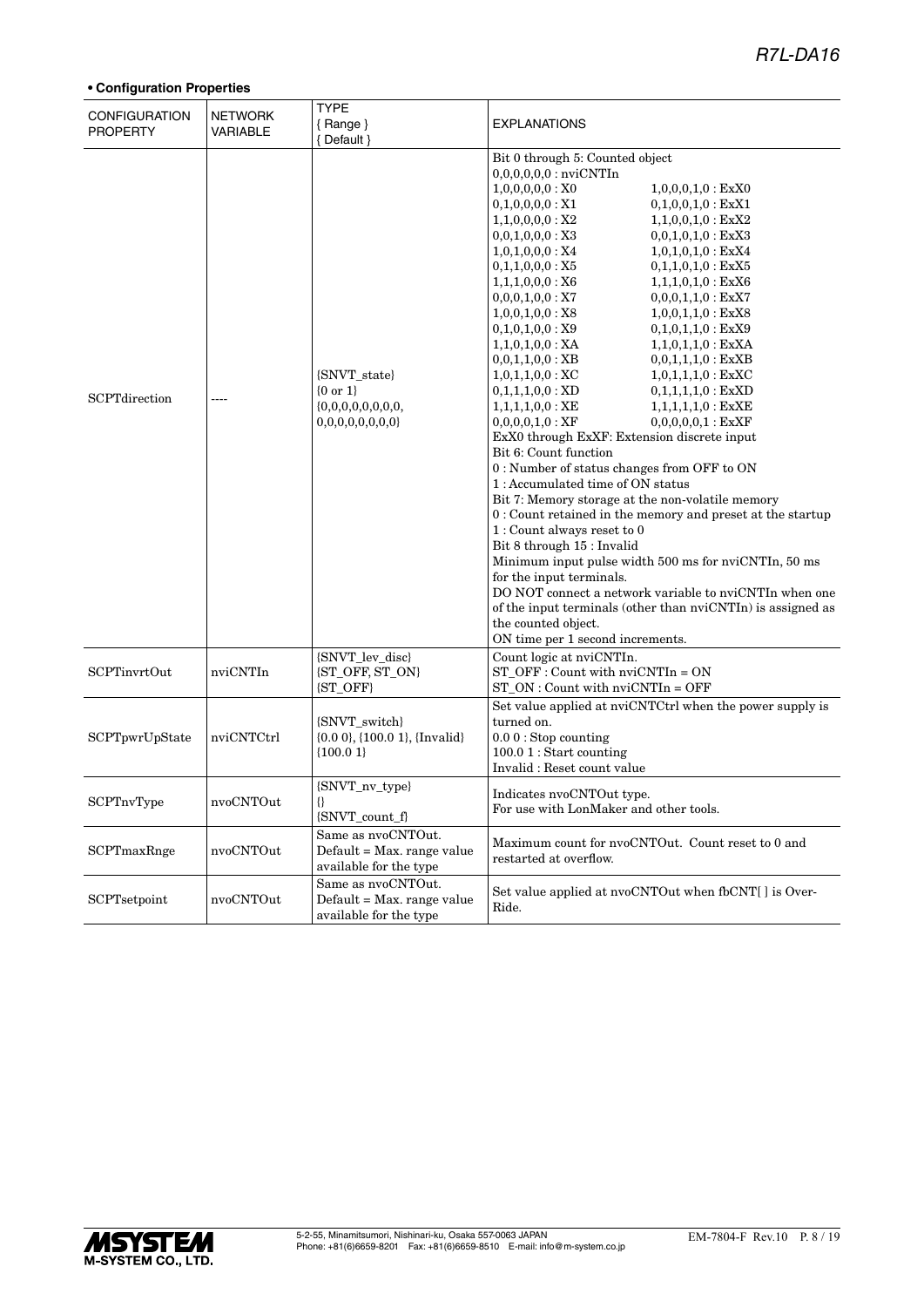#### ■ **FUNCTIONAL BLOCK: fbDI[0...7]**



#### **• Input Terminal v.s. fbDI Network Variables (nvoDIStat, nvoDIArm) Assignments**

| FUNCTIONAL BLOCK               | NETWORK VARIABLE | <b>OUTPUT TERMINAL</b> |
|--------------------------------|------------------|------------------------|
| $f$ <sub>b</sub> $D$ $I$ $[0]$ | nvoDIStat        | X0                     |
|                                | nvoDIArm         | X1                     |
| $f$ <sub>b</sub> $D$ $I$ $[1]$ | nvoDIStat        | X2                     |
|                                | nvoDIArm         | X3                     |
| $f_{\rm bDI[2]}$               | nvoDIStat        | X4                     |
|                                | nvoDIArm         | X5                     |
| $f$ <sub>b</sub> $D$ $I$ $[3]$ | nvoDIStat        | X6                     |
|                                | nvoDIArm         | <b>X7</b>              |
| $f$ <sub>b</sub> $DI[4]$       | nvoDIStat        | X8                     |
|                                | nvoDIArm         | X9                     |
| $f$ <sub>b</sub> $D$ $I$ $[5]$ | nvoDIStat        | XA                     |
|                                | nvoDIArm         | ΧB                     |
| $f$ <sub>b</sub> $D$ $I$ $[6]$ | nvoDIStat        | ХC                     |
|                                | nvoDIArm         | XD.                    |
| $f$ <sub>b</sub> $DI[7]$       | nvoDIStat        | ΧE                     |
|                                | nvoDIArm         | XF                     |
|                                |                  |                        |

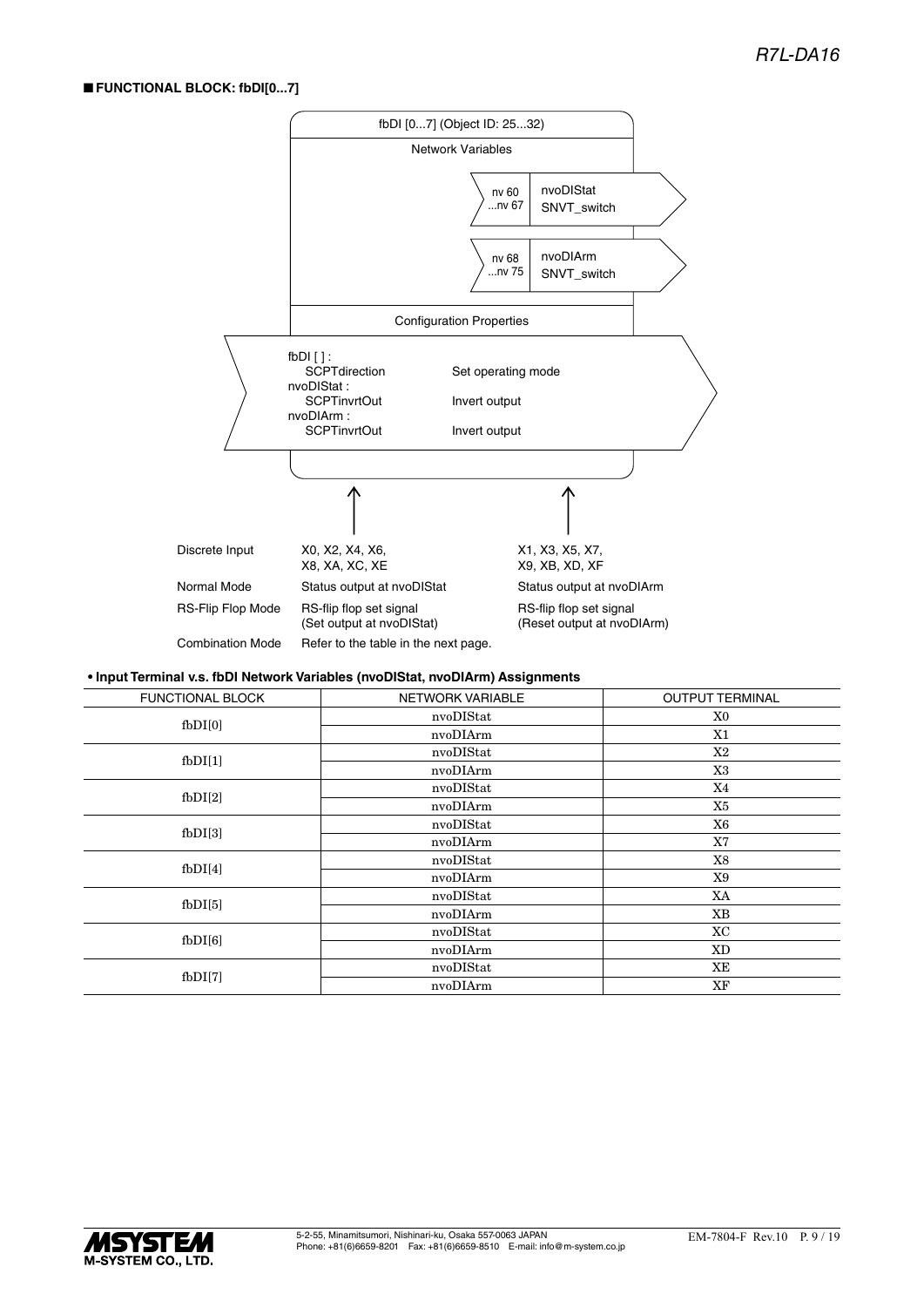### ■ **FUNCTIONAL BLOCK: fbDI[0...7]**

#### **• Network Variables Normal Mode**

| .                          |                                                                             |                                               |  |  |  |
|----------------------------|-----------------------------------------------------------------------------|-----------------------------------------------|--|--|--|
| NETWORK<br><b>VARIABLE</b> | <b>TYPE</b><br>Range }<br>Default }                                         | <b>EXPLANATIONS</b>                           |  |  |  |
| nvoDIStat                  | {SNVT switch}<br>(0.00, (100.01), (Invalid)<br>$\{0.0\}$                    | Outputs X0, X2, X4, X6, X8, XA, XC, XE status |  |  |  |
| nvoDIArm                   | {SNVT switch}<br>$\{0.0\,0\}$ , $\{100.0\,1\}$ , $\{Invalid\}$<br>$\{0.0\}$ | Outputs X1, X3, X5, X7, X9, XB, XD, XF status |  |  |  |

#### **RS-Flip Flop Mode**

| NETWORK<br>VARIABLE | <b>TYPE</b><br>Range $\}$<br>Default }                                      | <b>EXPLANATIONS</b>                                                                                                                                                              |
|---------------------|-----------------------------------------------------------------------------|----------------------------------------------------------------------------------------------------------------------------------------------------------------------------------|
| nvoDIStat           | {SNVT switch}<br>$\{0.0\ 0\}, \{100.0\ 1\}, \{Invalid\}$<br>${0.00}$        | $X0, X2, X4, X6, X8, XA, XC, XE : Set signal$<br>$X1, X3, X5, X7, X9, XB, XD, XF$ : Reset signal<br>When X0 or X1 receives an one-shot signal, fbDI data is set or reset respec- |
| nvoDIArm            | {SNVT switch}<br>$\{0.0\ 0\}$ , $\{100.0\ 1\}$ , $\{Invalid\}$<br>$\{0.0\}$ | tively<br>nvoDIStat outputs ON signal at Set.<br>nvoDIArm outputs ON signal at Reset.                                                                                            |

#### **Combination Mode**

| <b>NETWORK</b><br><b>VARIABLE</b> | <b>TYPE</b><br>Range }<br>Default }                        | <b>EXPLANATIONS</b> |            |                |                                                       |            |
|-----------------------------------|------------------------------------------------------------|---------------------|------------|----------------|-------------------------------------------------------|------------|
|                                   |                                                            |                     |            |                | Contact input, nvoDIStat and nvoDIArm Reference Table |            |
|                                   |                                                            |                     | X0         | X1             |                                                       |            |
|                                   | {SNVT switch}                                              |                     | X2         | X <sub>3</sub> |                                                       |            |
| nvoDIStat                         | $\{0.0\ 0\}$ , $\{100.0\ 1\}$ , $\{Invalid\}$<br>$\{0.0\}$ |                     | X4         | X5             | nvoDIStat                                             |            |
|                                   |                                                            |                     | X6         | X7             |                                                       | nvoDIArm   |
|                                   |                                                            |                     | X8         | X9             |                                                       |            |
|                                   |                                                            |                     | ХA         | XB             |                                                       |            |
|                                   | {SNVT switch}                                              |                     | ХC         | XD.            |                                                       |            |
|                                   |                                                            |                     | XE         | XF             |                                                       |            |
|                                   |                                                            |                     | <b>OFF</b> | <b>OFF</b>     | 0.00(OFF)                                             | Invalid    |
| nvoDIArm                          | $\{0.0\,0\}$ , $\{100.0\,1\}$ , $\{Invalid\}$              |                     | <b>ON</b>  | <b>OFF</b>     | 100.01(ON)                                            | Invalid    |
|                                   | $\{0.0\}$                                                  |                     | OFF        | <b>ON</b>      | 0.00(OFF)                                             | 0.00(OFF)  |
|                                   |                                                            |                     | <b>ON</b>  | <b>ON</b>      | 100.01(ON)                                            | 100.01(0N) |

| <b>CONFIGURATION</b><br><b>PROPERTY</b> | <b>NETWORK</b><br><b>VARIABLE</b> | <b>TYPE</b><br>Range }<br>Default }                           | <b>EXPLANATIONS</b>                                                                                                                                      |
|-----------------------------------------|-----------------------------------|---------------------------------------------------------------|----------------------------------------------------------------------------------------------------------------------------------------------------------|
| <b>SCPTdirection</b>                    |                                   | <b>SNVT</b> state<br>$\{0 \text{ or } 1\}$<br>0,0,0,0,0,0,0,0 | Bit 0, Bit 1: fbDI operating mode<br>$0.0:$ Normal mode<br>$1.0:RS\text{-}Flip$ Flop mode<br>$0.1:$ Combination mode<br>Bit 2 through 15 : Invalid       |
| <b>SCPTinyrtOut</b>                     | nvoDIStat                         | {SNVT lev disc}<br><b>ST OFF. ST ON!</b><br><b>ST OFF</b>     | Contact input logic is inverted at nvoDIStat.<br>ST OFF : OFF at open contact, ON at closed contact<br>ST_ON : ON at open contact, OFF at closed contact |
| <b>SCPTinvrtOut</b>                     | nvoDIArm                          | {SNVT lev disc}<br><b>ST OFF, ST ON</b><br><b>(ST OFF)</b>    | Contact input logic is inverted at nvoDIArm.<br>ST_OFF : OFF at open contact, ON at closed contact<br>ST ON : ON at open contact, OFF at closed contact  |

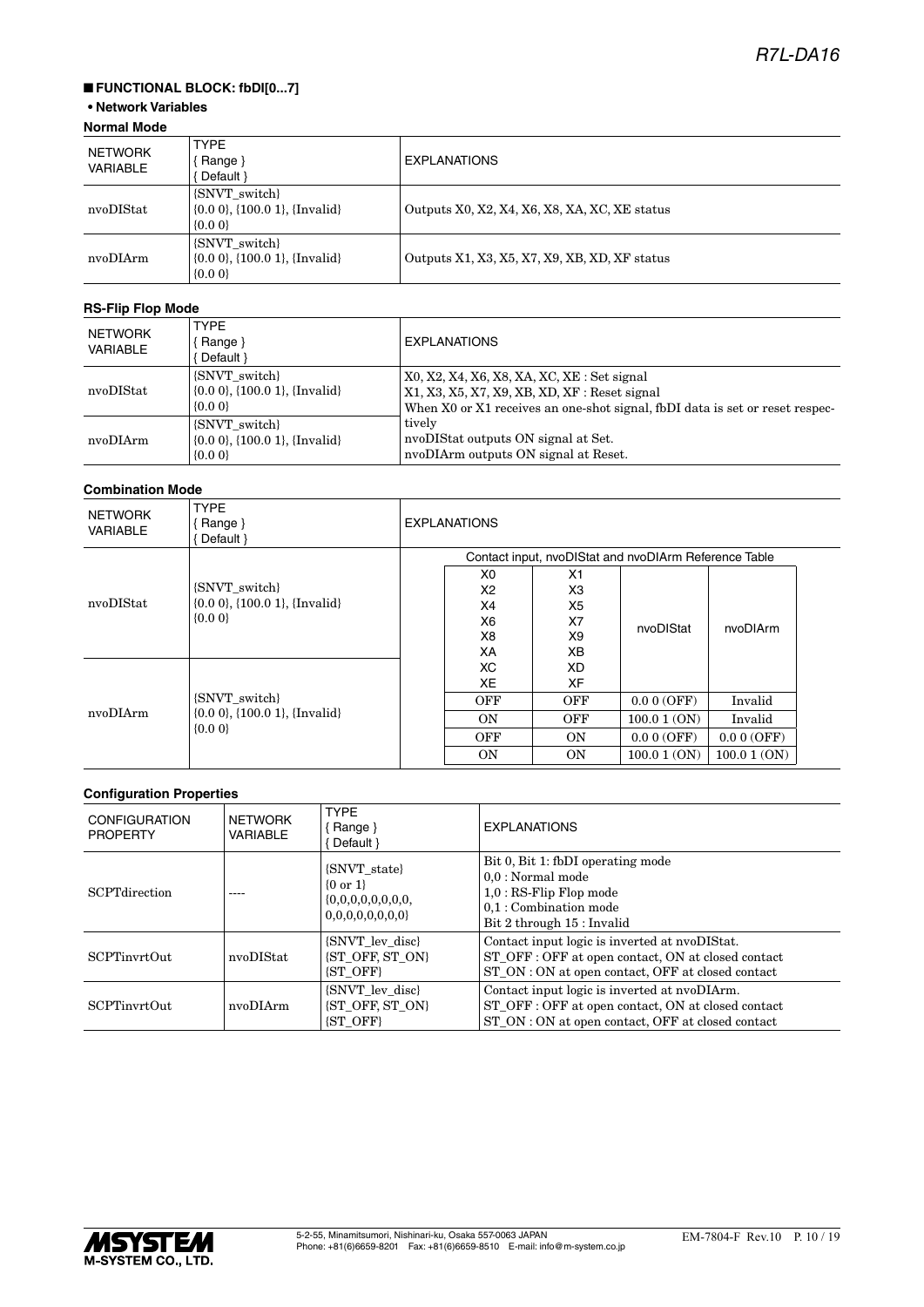#### ■ **FUNCTIONAL BLOCK: fbCMP[0...7]**



#### **• Network Variables**

| <b>NETWORK</b><br><b>VARIABLE</b> | <b>TYPE</b><br>Range $\}$<br>Default }                                      | <b>EXPLANATIONS</b>                                                                                                                                                                                                                                                                                                                                                            |
|-----------------------------------|-----------------------------------------------------------------------------|--------------------------------------------------------------------------------------------------------------------------------------------------------------------------------------------------------------------------------------------------------------------------------------------------------------------------------------------------------------------------------|
| nviCMPIn1                         | {SNVT switch}<br>$\{0.0\ 0\}$ , $\{100.0\ 1\}$ , $\{Invalid\}$<br>$\{0.0\}$ | Connects to the network variable to be compared.                                                                                                                                                                                                                                                                                                                               |
| nviCMPIn2                         | {SNVT switch}<br>$\{0.0\,0\}$ , $\{100.0\,1\}$ , $\{Invalid\}$<br>${0.00}$  | Connects to the network variable to be compared.                                                                                                                                                                                                                                                                                                                               |
| nvoCMPOut                         | <b>SNVT</b> switch<br>$\{0.0\ 0\}, \{100.0\ 1\}, \{Invalid\}$<br>${0.00}$   | nviCMPIn1 and nviCMPIn2 are compared. OFF is output when both val-<br>ues are equivalent, ON or 'Invalid' is output when they are not.<br>ON is output when nviCMPIn1 status change caused the discrepancy.<br>'Invalid' is output when nyiCMPIn2 status change caused it.<br>OFF is output when nviCMPIn1 and/or nviCMPIn2 is 'Invalid,' regardless<br>of the values of both. |

| <b>CONFIGURATION</b><br><b>PROPERTY</b> | l NETWORK<br>VARIABLE | <b>TYPE</b><br>Range }<br>Default }            | <b>EXPLANATIONS</b>                                                                                                                                                                                                  |
|-----------------------------------------|-----------------------|------------------------------------------------|----------------------------------------------------------------------------------------------------------------------------------------------------------------------------------------------------------------------|
| $\operatorname{SCPTtimeout}$            | $- - - -$             | <b>SNVT</b> time sec<br>${0.160.0}$<br>${5.0}$ | Delay time before ON or 'Invalid' is output when a discrep-<br>ancy occurs between nviCMPIn1 and nviCMPIn2.<br>OFF is immediately output when nviCMPIn1 and nviC-<br>MPIn2 states match, regardless of this setting. |

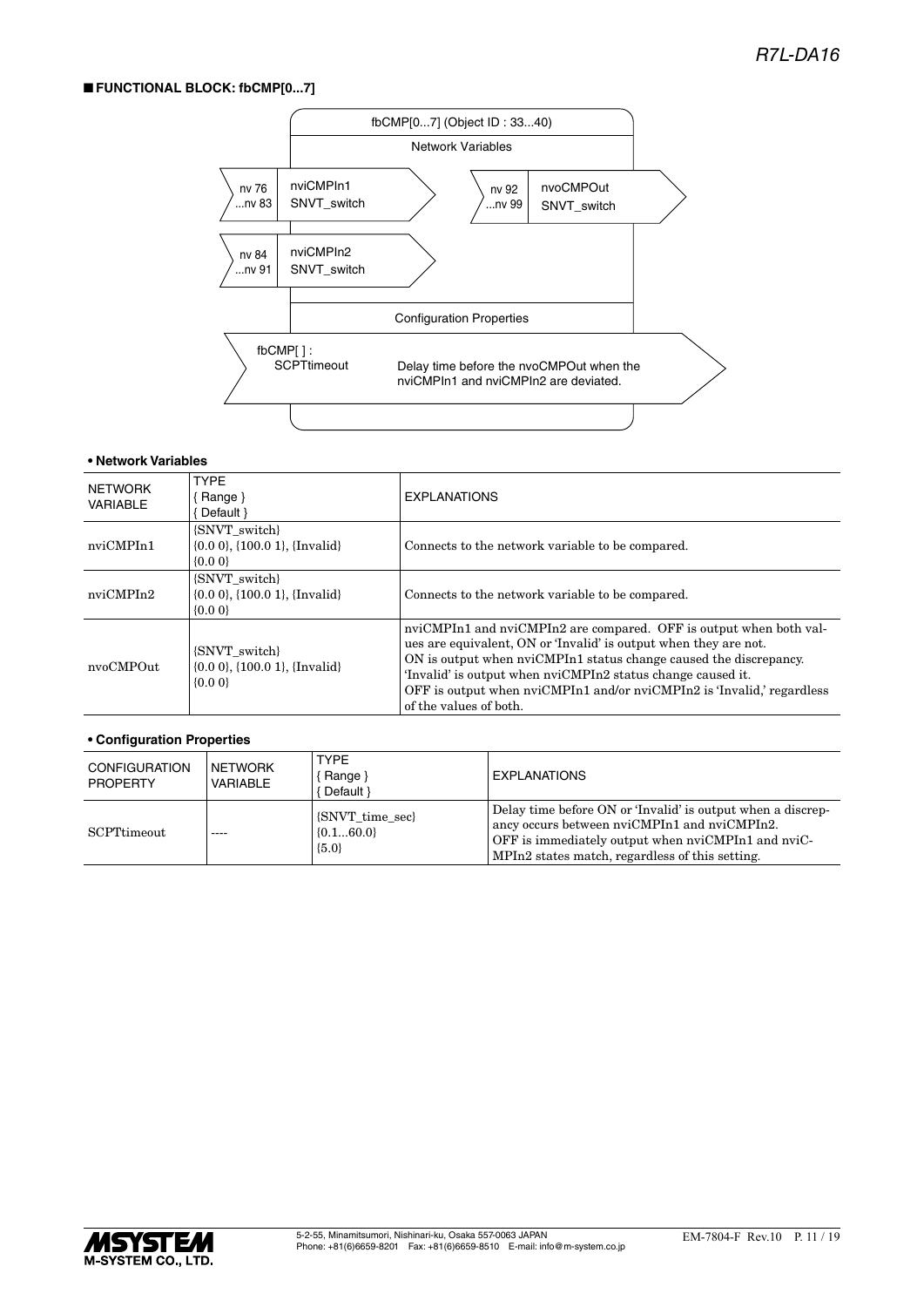#### ■ **FUNCTIONAL BLOCK: fbEN[0...3]**



#### **• Network Variables**

| <b>NETWORK</b><br><b>VARIABLE</b> | <b>TYPE</b><br>Range }<br>Default $\}$                                     | <b>EXPLANATIONS</b>                                                                |
|-----------------------------------|----------------------------------------------------------------------------|------------------------------------------------------------------------------------|
| nviENIn1                          | {SNVT switch}<br>$\{0.0\ 0\}$ , $\{100.0\ 1\}$ , $\{Invalid\}$<br>${0.00}$ | Encoder input 1                                                                    |
| nviENIn2                          | {SNVT switch}<br>$\{0.0\ 0\}$ , $\{100.0\ 1\}$ , $\{Invalid\}$<br>${0.00}$ | Encoder input 2                                                                    |
| nviENIn3                          | {SNVT switch}<br>$\{0.0\ 0\}$ , $\{100.0\ 1\}$ , $\{Invalid\}$<br>${0.00}$ | Encoder input 3                                                                    |
| nviENIn4                          | {SNVT switch}<br>$\{0.0\ 0\}$ , $\{100.0\ 1\}$ , $\{Invalid\}$<br>${0.00}$ | Encoder input 4                                                                    |
| nvoENOut                          | {SNVT switch}<br>$\{0.0\ 0\}$ , $\{100.0\ 1\}$ , $\{Invalid\}$<br>${0.00}$ | Outputs the SCPT value Definition [] value according to the input signal<br>status |

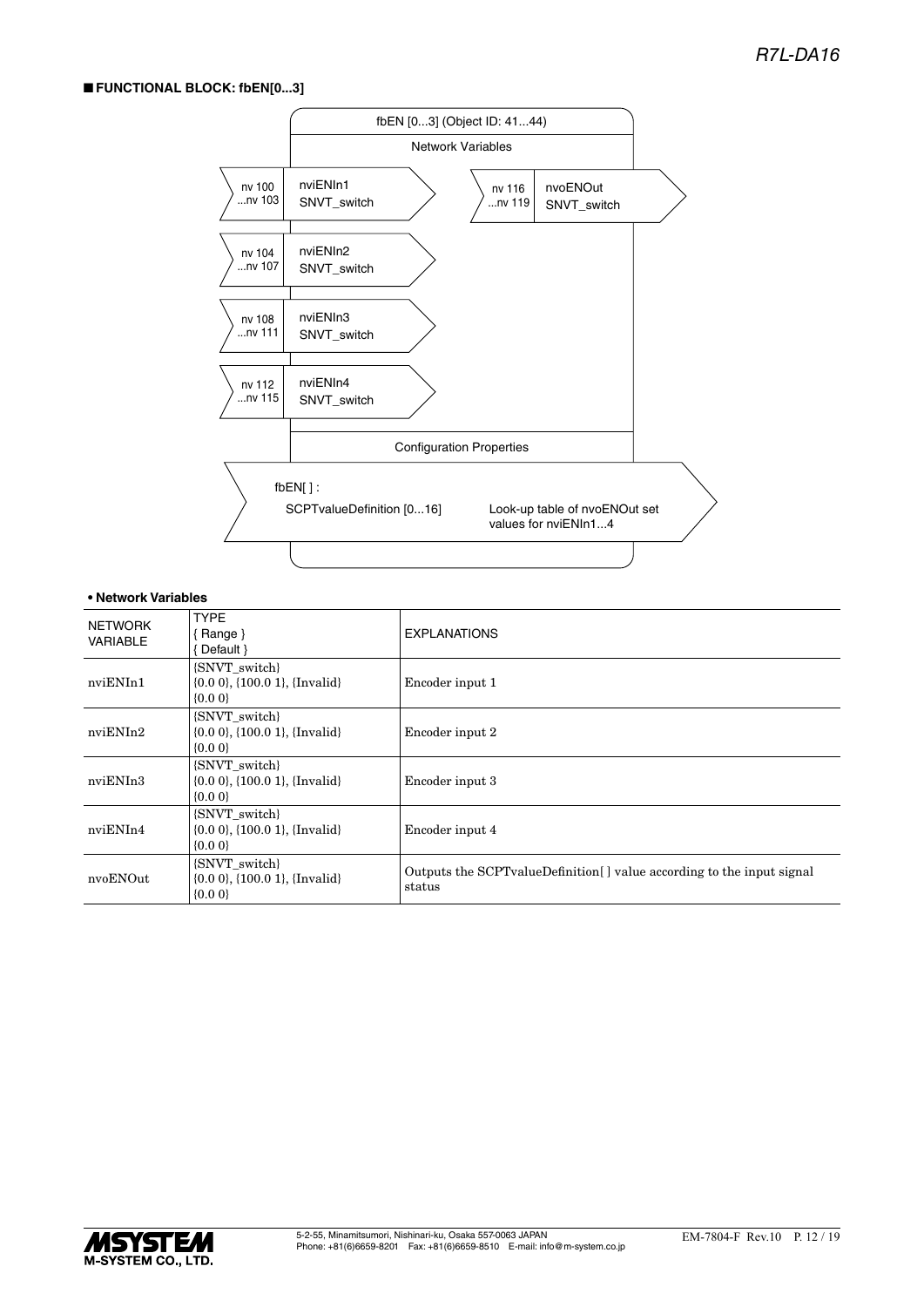### *R7L-DA16*

#### **• Configuration Properties**

| <b>CONFIGURATION</b><br><b>PROPERTY</b> | <b>NETWORK</b><br>VARIABLE | <b>TYPE</b><br>Range }<br>Default }                        | <b>EXPLANATIONS</b>                                             |
|-----------------------------------------|----------------------------|------------------------------------------------------------|-----------------------------------------------------------------|
| SCPTvalueDefinition[016]                | $\frac{1}{2}$              | [SNVT switch]<br>$(0.00, 1.100.01,$ {Invalid}<br>$\{0.0\}$ | Table (below) defines output value against each<br>input status |

#### **• Input v.s. SCPTvalueDefinition**

| nviENIn1  | nviENIn2                       | nviENIn3                | nviENIn4  | nvoENOut VALUE          |
|-----------|--------------------------------|-------------------------|-----------|-------------------------|
| OFF       | OFF                            | OFF                     | OFF       | SCPTvalueDefinition[0]  |
| <b>ON</b> | OFF                            | OFF                     | OFF       | SCPTvalueDefinition[1]  |
| OFF       | <b>ON</b>                      | OFF                     | OFF       | SCPTvalueDefinition[2]  |
| ON        | <b>ON</b>                      | OFF                     | OFF       | SCPTvalueDefinition[3]  |
| OFF       | OFF                            | ON                      | OFF       | SCPTvalueDefinition[4]  |
| <b>ON</b> | OFF                            | ON                      | OFF       | SCPTvalueDefinition[5]  |
| OFF       | <b>ON</b>                      | ON                      | OFF       | SCPTvalueDefinition[6]  |
| <b>ON</b> | <b>ON</b>                      | ON                      | OFF       | SCPTvalueDefinition[7]  |
| OFF       | OFF                            | OFF                     | ON        | SCPTvalueDefinition[8]  |
| ON        | OFF                            | OFF                     | ON        | SCPTvalueDefinition[9]  |
| ON        | <b>ON</b>                      | OFF                     | ΟN        | SCPTvalueDefinition[10] |
| OFF       | <b>ON</b>                      | OFF                     | <b>ON</b> | SCPTvalueDefinition[11] |
| <b>ON</b> | OFF                            | ON                      | <b>ON</b> | SCPTvalueDefinition[12] |
| OFF       | OFF                            | ON                      | ΟN        | SCPTvalueDefinition[13] |
| ON        | <b>ON</b>                      | ON                      | ΟN        | SCPTvalueDefinition[14] |
| OFF       | ΟN                             | ON                      | ΟN        | SCPTvalueDefinition[15] |
|           | Invalid in one or more nviENIn | SCPTvalueDefinition[16] |           |                         |

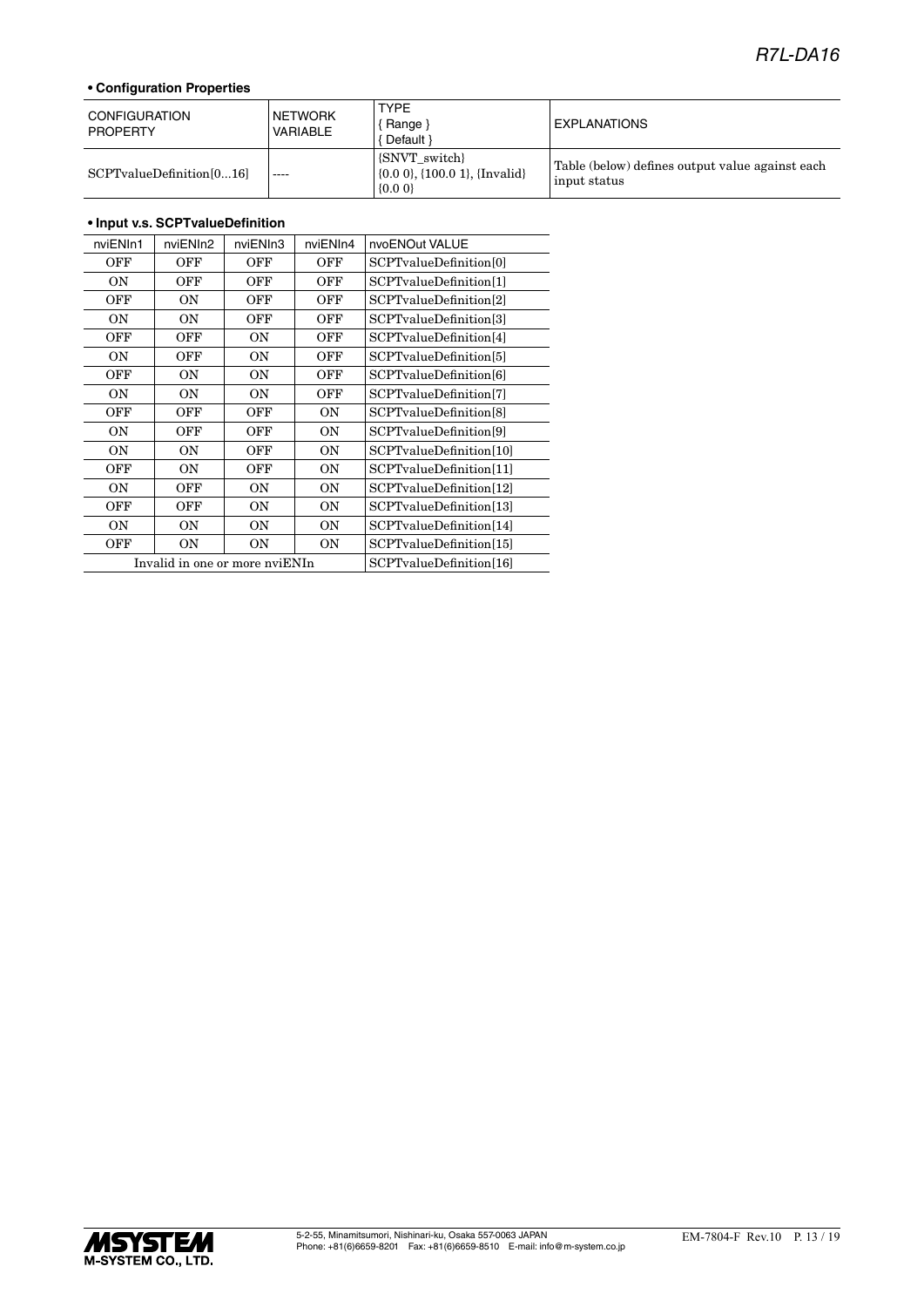#### ■ **FUNCTIONAL BLOCK: fbTMR[0,1]**



#### **• Network Variables**

| NETWORK<br>VARIABLE | TYPE<br>Range }<br>Default }                                                | <b>EXPLANATIONS</b>                                                                                                          |
|---------------------|-----------------------------------------------------------------------------|------------------------------------------------------------------------------------------------------------------------------|
| nviTMRIn            | {SNVT switch}<br>$\{0.0\ 0\}$ , $\{100.0\ 1\}$ , $\{Invalid\}$<br>$\{0.0\}$ | Starts the timer function.<br>With 'Invalid,' nvoTMROut is reset to the default status and the internal<br>counter is reset. |
| nvoTMROut           | {SNVT switch}<br>$\{0.0\,0\}$ , $\{100.0\,1\}$ , $\{Invalid\}$<br>$\{0.0\}$ | Timer output                                                                                                                 |

#### **• Configuration Properties**

#### **Common**

| <b>CONFIGURATION</b><br><b>PROPERTY</b> | <b>NETWORK</b><br>VARIABLE | <b>TYPF</b><br>Bange }<br>Default \                             | <b>EXPLANATIONS</b>                                                                                                                                                                                                                                         |
|-----------------------------------------|----------------------------|-----------------------------------------------------------------|-------------------------------------------------------------------------------------------------------------------------------------------------------------------------------------------------------------------------------------------------------------|
| <b>SCPT</b> direction                   |                            | <b>SNVT</b> state<br>$\{0 \text{ or } 1\}$<br>0,0,0,0,0,0,0,0   | Bit 0 : fbTMR operating mode<br>$0:$ One shot mode<br>1 : Cyclic mode<br>Bit 1 through 15 : Invalid                                                                                                                                                         |
| <b>SCPTinyrtOut</b>                     | nviTMRIn                   | <b>SNVT</b> lev disc<br><b>ST OFF, ST ON</b><br><b>(ST OFF)</b> | Timer's trigger condition<br>$ST_OFF: Start with nvITMRIn = ON, Stop at OFF$<br>$ST ON$ : Start with nvi $TMRIn = OFF$ , Stop at ON                                                                                                                         |
| <b>SCPTinyrtOut</b>                     | nvoTMROut                  | <b>SNVT</b> lev disc<br><b>ST OFF, ST ON</b><br><b>(ST OFF)</b> | Inverts the timer output logic.<br>$ST_O$ FF: $nvoTMROut = ON$ with the timer functioning<br>and ON, $nvoTMROut = OFF$ in any other conditions.<br>$ST ON: nvoTMROut = OFF with the timer functioning$<br>and ON, $nvoTMROut = ON$ in any other conditions. |

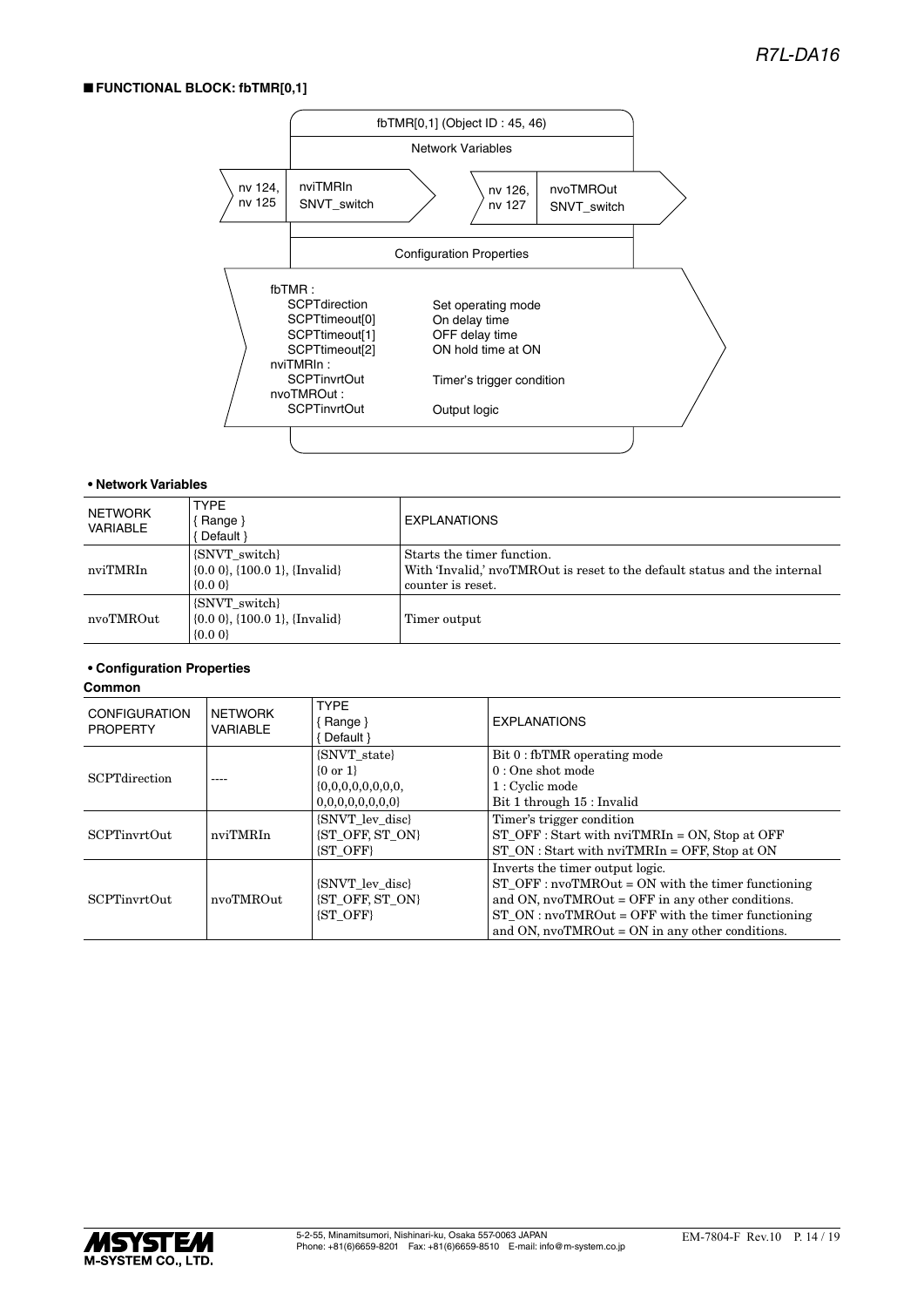#### **One Shot Mode**

| <b>CONFIGURATION</b><br><b>PROPERTY</b> | NETWORK<br>VARIABLE | <b>TYPF</b><br>Range }<br>Default }                    | <b>EXPLANATIONS</b>                                                                                                                                                                                                                                  |
|-----------------------------------------|---------------------|--------------------------------------------------------|------------------------------------------------------------------------------------------------------------------------------------------------------------------------------------------------------------------------------------------------------|
| SCPTtimeout <sup>[0]</sup>              | $- - - -$           | <b>SNVT</b> time sec<br>${0.0800.0}$<br>${10.0}$       | Delay time before nyoTMROut is turned on after nyiTMRIn<br>has been turned on.                                                                                                                                                                       |
| SCPTtimeout[1]                          |                     | {SNVT time sec}<br>${1.0800.0,800.1}$<br>${10.0}$      | Time to maintain ON status of nyoTMROut after it has<br>been turned on.<br>$800.1 =$ Latching (no turning off)                                                                                                                                       |
| SCPTtimeout <sup>[2]</sup>              | ----                | <b>SNVT</b> time sec<br>${0.0800.0,800.1}$<br>${10.0}$ | Delay time before nyoTMROut is turned off after nyiTM-<br>RIn has been turned off.<br>$800.1 =$ Latching (no turning off) (With SCPT times out [1]<br>also set to '800.1,' nvoTMROut remains on. Set 'Invalid' at<br>nviTMRIn to turn nyoTMROut off. |

[Example]

• Providing one-shot output when nviTMRIn is turned on:

SCPTtimeout[0] : One-shot output delay time

SCPTtimeout[1] : Pulse width

SCPTtimeout[2] : 800.1\* (Holds nvoTMROut when nviTMRIn is turned off.)

\* If SCPTtimeout[2] equals other than 800.1, the pulse width equals the addition of SCPTtimeout[1] and SCPTtimeout[2].

• Turning nvoTMROut on in a specific time period after nviTMRIn is turned on:

SCPTtimeout[0] : ON delay time

SCPTtimeout[1] : 800.1 (Holds nvoTMROut on while nviTMRIn remains on.)

SCPTtimeout[2] : Time to hold nvoTMROut on after nviTMRIn is turned off.

#### **Cyclic Mode**

| <b>CONFIGURATION</b><br><b>PROPERTY</b> | <b>NETWORK</b><br>VARIABLE | <b>TYPE</b><br>Range }<br>Default }               | <b>EXPLANATIONS</b>                                                                                               |
|-----------------------------------------|----------------------------|---------------------------------------------------|-------------------------------------------------------------------------------------------------------------------|
| SCPTtimeout <sup>[0]</sup>              | ----                       | <b>SNVT</b> time sec<br>${0.0}$<br>${0.0}$        | Invalid                                                                                                           |
| SCPTtimeout <sup>[1]</sup>              | ----                       | <b>SNVT</b> time sec<br>$\{0.0800.0\}$<br>${0.0}$ | Defines ON-OFF time period. ON and OFF times are equal.<br>One pulse cycle equals twice as long as the set value. |
| SCPTtimeout <sup>[2]</sup>              | ----                       | <b>SNVT</b> time sec<br>${0.0}$<br>${0.0}$        | Invalid                                                                                                           |

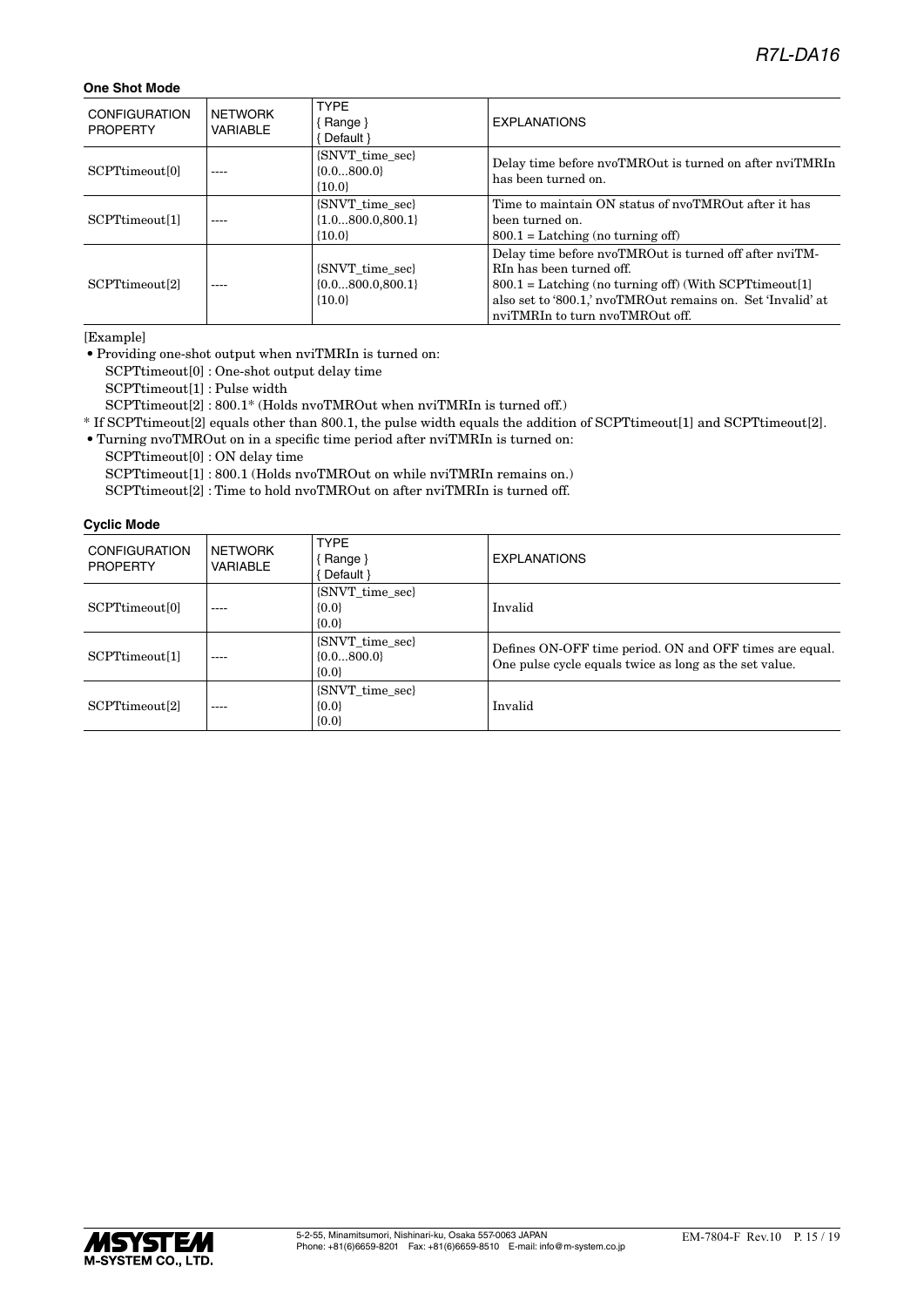#### ■ **FUNCTIONAL BLOCK: fbDOEX[0...7]**

This Functional Block is valid only when the output extension module is specified at NodeObject.



#### **• Output Terminal v.s. fbDOEX Network Variables (nviDOEX1, nviDOEX2) Assignments**

| <b>FUNCTIONAL BLOCK</b> | <b>NETWORK VARIABLE</b> | <b>OUTPUT TERMINAL</b> |
|-------------------------|-------------------------|------------------------|
| $f_{\rm bDOEX[0]}$      | nviDOEX1                | Y0                     |
|                         | nviDOEX2                | Y1                     |
| $f_{\rm bDOEX[1]}$      | nviDOEX1                | $\rm Y2$               |
|                         | nviDOEX2                | Y3                     |
| $f_{\rm bDOEX[2]}$      | nviDOEX1                | Y4                     |
|                         | nviDOEX2                | Y5                     |
| $f_{\text{bDOEX[3]}}$   | nviDOEX1                | Y6                     |
|                         | nviDOEX2                | Y7                     |
| $f_{\text{bDOEX[4]}}$   | nviDOEX1                | Y8                     |
|                         | nviDOEX2                | Y9                     |
| $f_{\text{bDOEX}[5]}$   | nviDOEX1                | YA                     |
|                         | nviDOEX2                | YB                     |
| $f_{\rm bDOEX[6]}$      | nviDOEX1                | YC                     |
|                         | nviDOEX2                | YD                     |
| fbDOEX[7]               | nviDOEX1                | YE                     |
|                         | nviDOEX2                | YF                     |

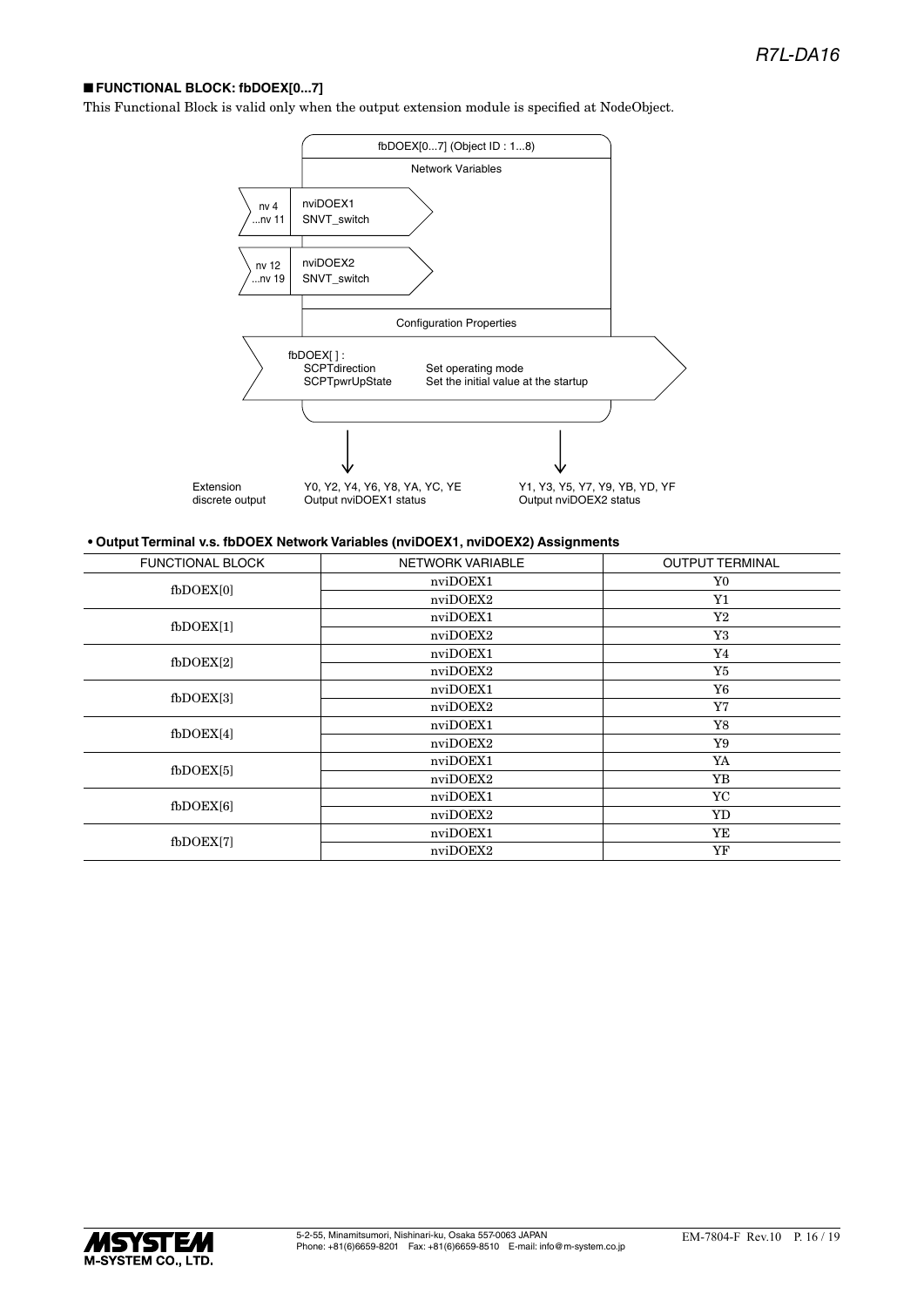### ■ **FUNCTIONAL BLOCK: fbDOEX[0...7]**

#### **• Network Properties**

| NETWORK<br><b>VARIABLE</b> | <b>TYPE</b><br>Range $\}$<br>Default }                                          | <b>EXPLANATIONS</b>                                                                                                              |
|----------------------------|---------------------------------------------------------------------------------|----------------------------------------------------------------------------------------------------------------------------------|
| nviDOEX1                   | {SNVT switch}<br>$\{0.0\ 0\}$ , $\{100.0\ 1\}$ , $\{Invalid\}$<br>$\{0.0\}$     | Turns on or off Y0, Y2, Y4, Y6, Y8, YA, YC, YE of the extension module<br>depending upon this input.<br>100.01:ON<br>Other:OFF   |
| nviDOEX2                   | <b>SNVT</b> switch<br>$\{0.0\ 0\}$ , $\{100.0\ 1\}$ , $\{Invalid\}$<br>${0.00}$ | Turns on or off Y1, Y3, Y5, Y7, Y9, YB, YD, YF of the extension module<br>depending upon this input.<br>100.01 : ON<br>Other:OFF |

| <b>CONFIGURATION</b><br><b>PROPERTY</b> | <b>NETWORK</b><br><b>VARIABLE</b> | <b>TYPE</b><br>$\{$ Range $\}$<br>Default }                               | <b>EXPLANATIONS</b>                                                                                                                                             |
|-----------------------------------------|-----------------------------------|---------------------------------------------------------------------------|-----------------------------------------------------------------------------------------------------------------------------------------------------------------|
| <b>SCPTdirection</b>                    | ----                              | {SNVT state}<br>$\{0 \text{ or } 1\}$<br>0,0,0,0,0,0,0,0<br>{SNVT switch} | Bit 1: Output held or not at power off<br>$0:$ OFF at the power startup<br>1: Outputs the held status at the power startup<br>Bit 0, Bit 2 through 15 : Invalid |
| SCPTpwrUpState                          | nviDOEX1                          | $\{0.0\,0\},\{100.0\,1\}.$<br>{Invalid}<br>$\{0.0\}$                      | Set value applied at nviDOEX1 when the power supply is<br>turned on.                                                                                            |
| SCPTpwrUpState                          | nviDOEX2                          | {SNVT switch}<br>$\{0.0\,0\},\{100.0\,1\}.$<br>{Invalid}<br>$\{0.0\}$     | Set value applied at nviDOEX2 when the power supply is<br>turned on.                                                                                            |

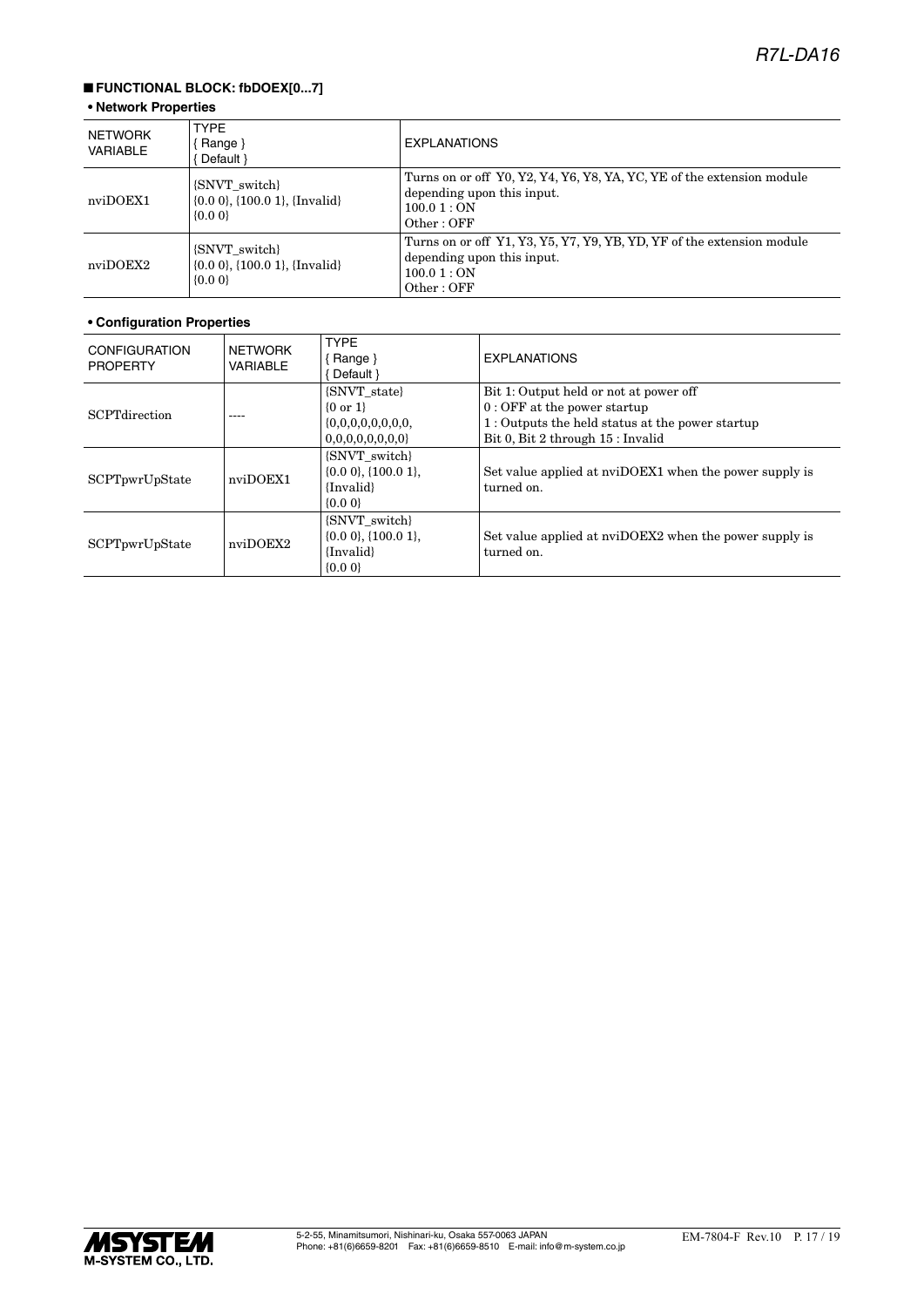#### ■ **FUNCTIONAL BLOCK: fbDIEX[0...7]**

This Functional Block is valid only when the input extension module is specified at NodeObject.



#### **• Input Terminal v.s. fbDIEX Network Variables (nvoDIEX1, nvoDIEX2) Assignments**

| <b>FUNCTIONAL BLOCK</b> | NETWORK VARIABLE | <b>INPUT TERMINAL</b> |
|-------------------------|------------------|-----------------------|
| $f$ b $DIEX[0]$         | nvoDIEX1         | X0                    |
|                         | nvoDIEX2         | X1                    |
|                         | nvoDIEX1         | X2                    |
| $f$ b $DIEX[1]$         | nvoDIEX2         | X3                    |
| $f$ b $DIEX[2]$         | nvoDIEX1         | X4                    |
|                         | nvoDIEX2         | X5                    |
|                         | nvoDIEX1         | X6                    |
| $f$ b $DIEX[3]$         | nvoDIEX2         | X7                    |
| $f$ b $DIEX[4]$         | nvoDIEX1         | X8                    |
|                         | nvoDIEX2         | X9                    |
| $f_{\rm bDIEX[5]}$      | nvoDIEX1         | XA                    |
|                         | nvoDIEX2         | XB                    |
| $f$ b $DIEX[6]$         | nvoDIEX1         | XC                    |
|                         | nvoDIEX2         | XD                    |
| fbDIEX[7]               | nvoDIEX1         | XE                    |
|                         | nvoDIEX2         | XF                    |
|                         |                  |                       |